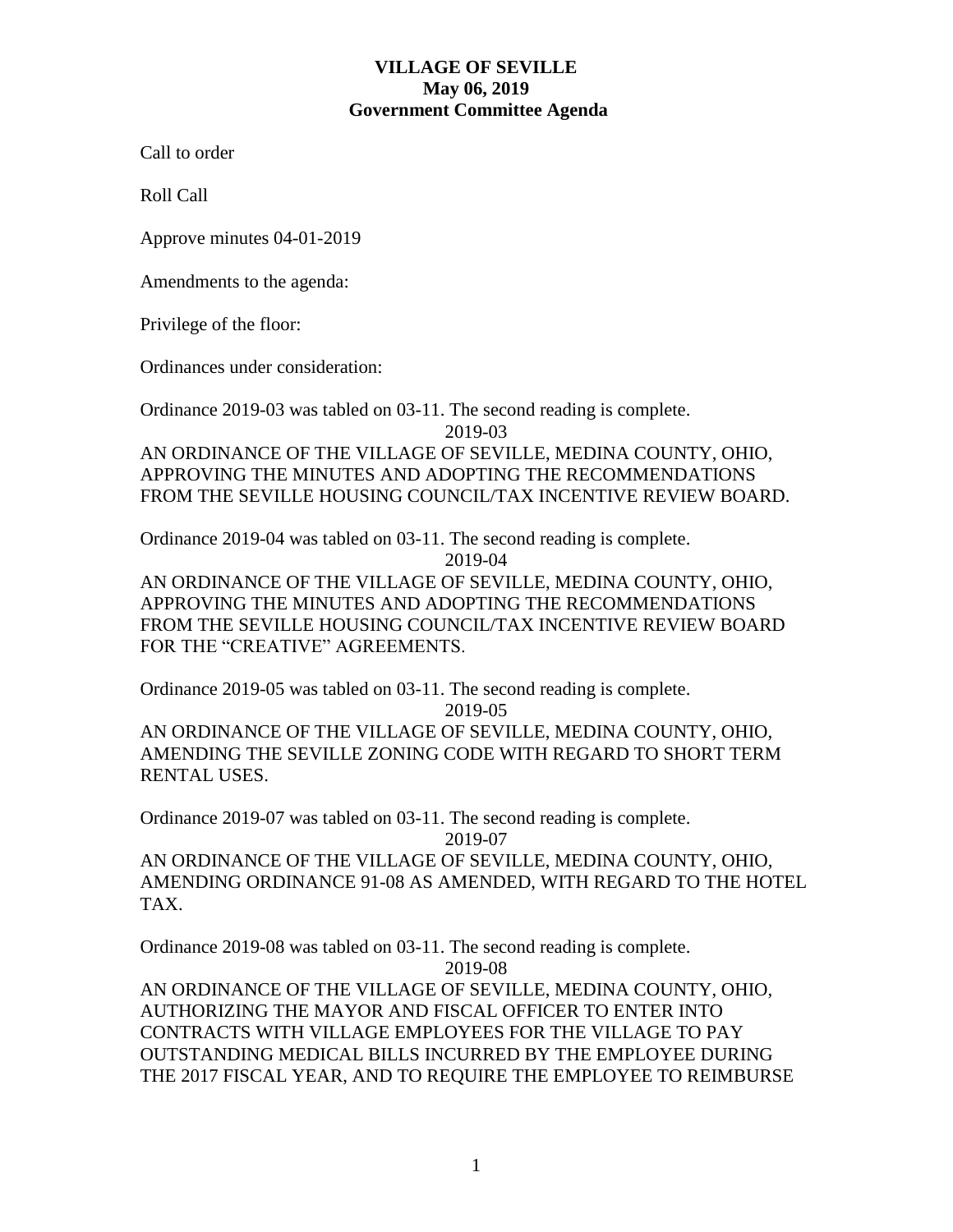### **VILLAGE OF SEVILLE May 06, 2019 Government Committee Agenda**

# THE VILLAGE WHEN REIMBURSEMENT PAYMENTS ARE RECEIVED FROM THE RECEIVER OF THE HEALTH INSURANCE PROVIDER AND/OR MEDICAL PROVIDER.

Mrs. Miller moved to table ordinance 2019-09 pending the receipt of the invoice. The motion was seconded by Mr. Vierheller. The motion passed unanimously. The second reading is complete.

2019-09

AN ORDINANCE OF THE VILLAGE OF SEVILLE, MEDINA COUNTY, OHIO, AUTHORIZING THE MAYOR TO ENTER INTO A CONTRACT WITH THE MEDINA COUNTY SHERIFF'S OFFICE FOR DISPATCH SERVICES. 2019-13

AN ORDINANCE OF THE VILLAGE OF SEVILLE, MEDINA COUNTY, OHIO, AUTHORIZING THE VILLAGE OF SEVILLE TO CONTINUE TO PARTICIPATE IN THE OHIO MUNICIPAL LEAGUE WORKERS' COMPENSATION GROUP RATING FOR THE YEAR 2020.

The third reading will be on May13th.

#### 2019-14

AN ORDINANCE OF THE VILLGE OF SEVILLE, MEDINA COUNTY, OHIO, AMENDING ORDINANCE 2013-08, AS AMENDED, ESTABLISHING AN EMPLOYEE HANDBOOK TO REVISE THE CREDIT CARD POLICY. The third reading will be on May13th.

#### 2019-18

AN ORDINNCE OF THE VILLAGE OF SEVILLE, MEDINA COUNTY, OHIO, AMENDING THE RULES OF ORDER OF THE COUNCIL OF THE VILLAGE OF SEVILLE, AND THE RULES FOR GIVING NOTICE OF MEETINGS TO THE PUBLIC AND NEWS MEDIA.

The third reading will be on May13th.

2019-19

AN ORDINANCE OF THE VILLAGE OF SEVILLE, MEDINA COUNTY, OHIO, AUTHORIZING THE MAYOR AND FISCAL OFFICER TO ENTER INTO AN AGREEMENT WITH FOR REPAIRS AND/OR CONSTRUCTION OF CERTAIN SIDEWALKS WITHIN THE VILLAGE. The second reading will be on May13th.

#### 2019-20

AN ORDINANCE OF THE VILLAGE OF SEVILLE, MEDINA COUNTY, OHIO, AMENDING SECTION 414.04(d) OF THE SEVILLE ZONING CODE WITH REGARD TO BED AND BREAKFAST INNS. The second reading will be on May13th.

# 2019-21

AN ORDINANCE OF THE VILLAGE OF SEVILLE, MEDINA COUNTY, OHIO, APPROVING A LOT SPLIT FOR THE VILLAGE OF SEVILLE, MEDINA COUNTY, OHIO AND DECLARING AN EMERGENCY.

The first reading will be on May13th.